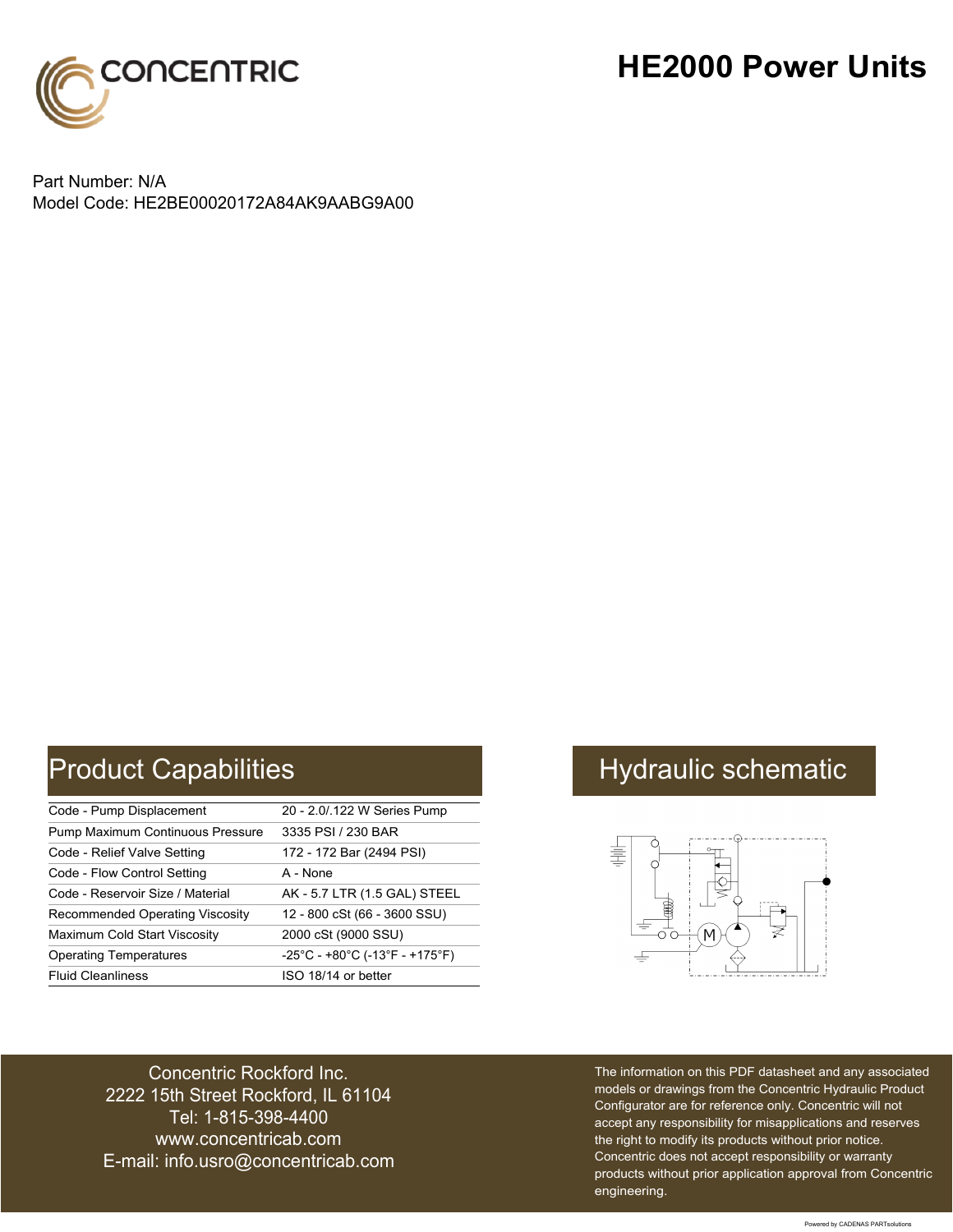



### **Motor Performance Assembly Kit List**





These are performance curves for your power unit. You can use these curves to determine the amp draw and performances as well as run time restrictions.

For these charts, start on the horizontal axis and go up to find you parameters. THE S2/S3 % for DC motors are measured in minutes and % of a 5 minute duty cycle respectively.

HE2000 power units can easily be assembled from kits in our 130 standard capabilities program.

These kits can be purchased through your local distributor and assembled. Below is a list of the kits and quantities required for your power unit.

| <b>Kit Description</b>   | <b>Kit Number</b> | Qty.         |
|--------------------------|-------------------|--------------|
| Adapter Kit              | #1303649          | $\mathbf{1}$ |
| Port Plug Kit            |                   |              |
| AC Motor Adapter Kit     |                   |              |
| Valve Kit                | #1300192          | $\mathbf{1}$ |
| Solenoid Coil Kit        |                   |              |
| Manifold Kit             |                   |              |
| Cavity Plug Kit          |                   |              |
| P.O. Check Kit           |                   |              |
| <b>Riser Block Kit</b>   |                   |              |
| <b>Bolts Kit</b>         |                   |              |
| Pump Type Kit            | #1303438          | 1            |
| Relief Valve Setting Kit | #1303661          | 1            |
| Flow Control Valve Kit   |                   |              |
| Motor Kit                | #1300619          | $\mathbf{1}$ |
| Reservoir Kit            | #1300905          | $\mathbf{1}$ |
| <b>Start Switch Kit</b>  |                   |              |
| Tube Kits Kit            | #1300874          | 1            |

Concentric Rockford Inc. 2222 15th Street Rockford, IL 61104 Tel: 1-815-398-4400 [www.concentricab.com](www.concentrichydraulics.com) E-mail: [info.usro@concentrica](mailto://info.usro@concentricab.com)b.com The information on this PDF datasheet and any associated models or drawings from the Concentric Hydraulic Product Configurator are for reference only. Concentric will not accept any responsibility for misapplications and reserves the right to modify its products without prior notice. Concentric does not accept responsibility or warranty products without prior application approval from Concentric engineering.